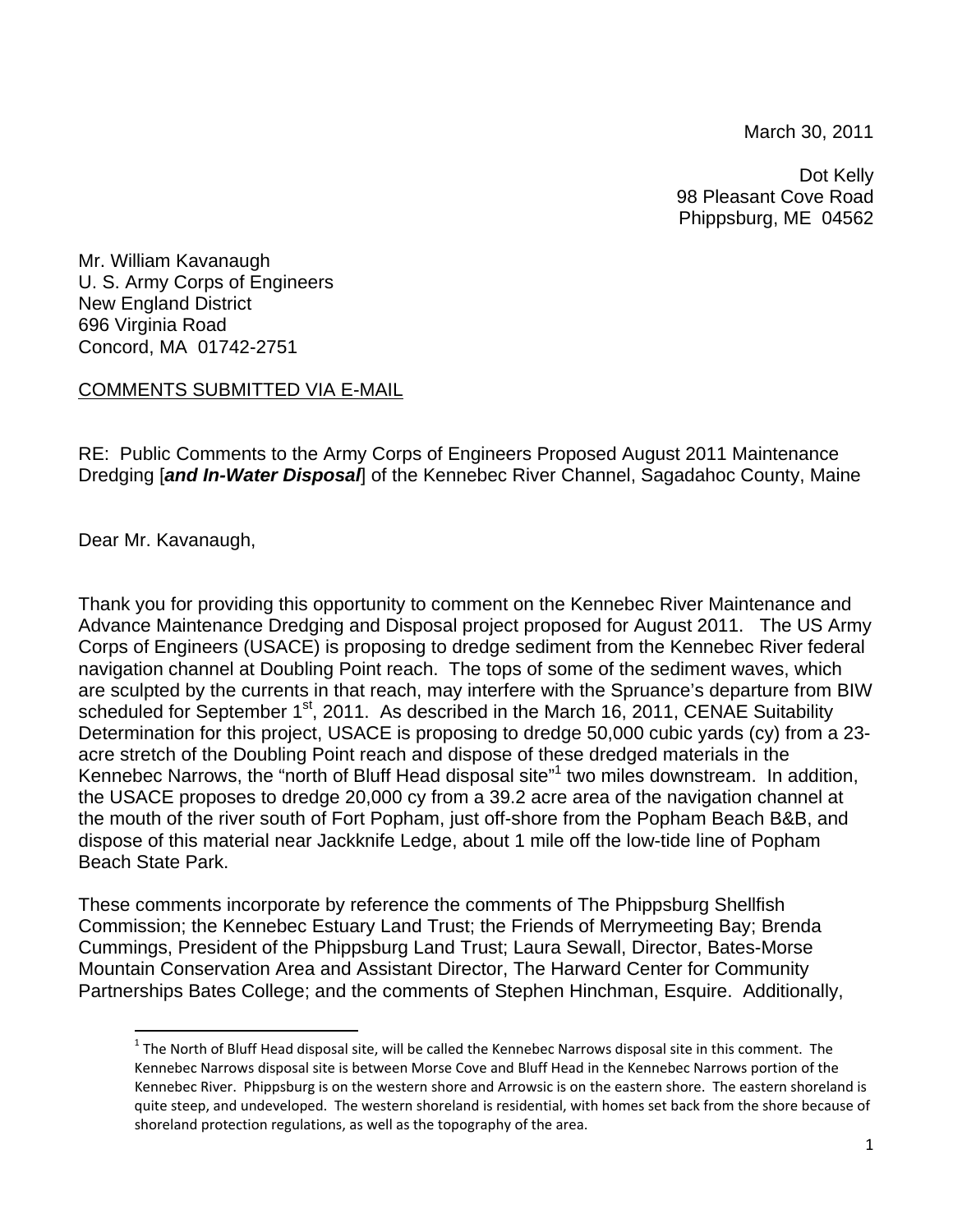the comments I submitted to the Maine Department of Environmental Protection on March 21<sup>st</sup>, 2011 are included as Appendix 1.

## **Statement of My Interests in This Project and My Experiences with the Disposal of Dredged Materials from the BIW Sinking Basin Project in November 2009.**

My home is located on the west side of the Kennebec River Narrows abutting and immediately adjacent to the disposal site.

In November 2009, after noticing the loud, lighted, night-time dumping, from my living room window and then seeing the turbidity in the water and black, slimy muck on the intertidal zone, I made some calls to find out who was doing the dumping. Once it was determined that the dumping was being done by BIW with permits from the Army Corps of Engineers (ACE) and Maine Department of Environmental Protection (MEDEP), I invited the ACE, MEDEP and BIW to my property on November 24, 2009 to see the impact of the disposal and to discuss the applicable regulations. My shoreline is normally rocky and compacted. After the BIW dredging, thick mud had accumulated on my shoreline and was visible upstream and downstream. A request for a sample of the material that was being dredged, was denied and no samples, not even one, had been taken as part of the permit application process.

At the riverside meeting with the agencies, I requested that the disposal be stopped until the proper permit information was provided and the determination made that **this** disposal area was the least environmentally impactful, practicable, disposal location, and that appropriate actions to minimize impact had been taken, as required by the in-water dredge disposal site regulations in 40 CFR 230.

Dredging and disposal stopped before the end of the Thanksgiving weekend and I remain hopeful that entities that wish to use the Kennebec Narrows for disposal of dredged material will do the required permitting prior to further dredging and disposal.

Although I have been an abutting property owner to the Kennebec Narrows disposal area since spring of 2007, I received no notice of either the November 2007 sinking basin dredge material disposal permit (which had only 15-day public notice period by the Army Corp of Engineers), nor the November 2009 sinking basin dredge material disposal permit, which did not have any public notice period from the Army Corps of Engineers and which resulted in a 10+ year permit expiring 12/31/2019.

Based on my review of USACE and MEDEP permits, prior to issuance of the 2002 BIW dredging permits that allow dumping of the sinking basin dredged material in the Kennebec Narrows, the sinking basin dredged material as well as the dredging material from the dredging of the ways and piers required upland disposal or beneficial reuse, for example as landfill cover.

BIW used to give away dredged materials from their ways and piers for use as topsoil, until chemical analysis showed levels of heavy metals and polycyclic aromatics that, at times, were above the health based criteria. Upland disposal continues for these materials, but with controls on allowable beneficial reuses. In 1988 BIW received a permit to remove an underwater ledge by the south dock. The sediment on top of the ledge was dredged and beneficially used upland while the rock ledge debris was permitted for dumping in the Kennebec Narrows.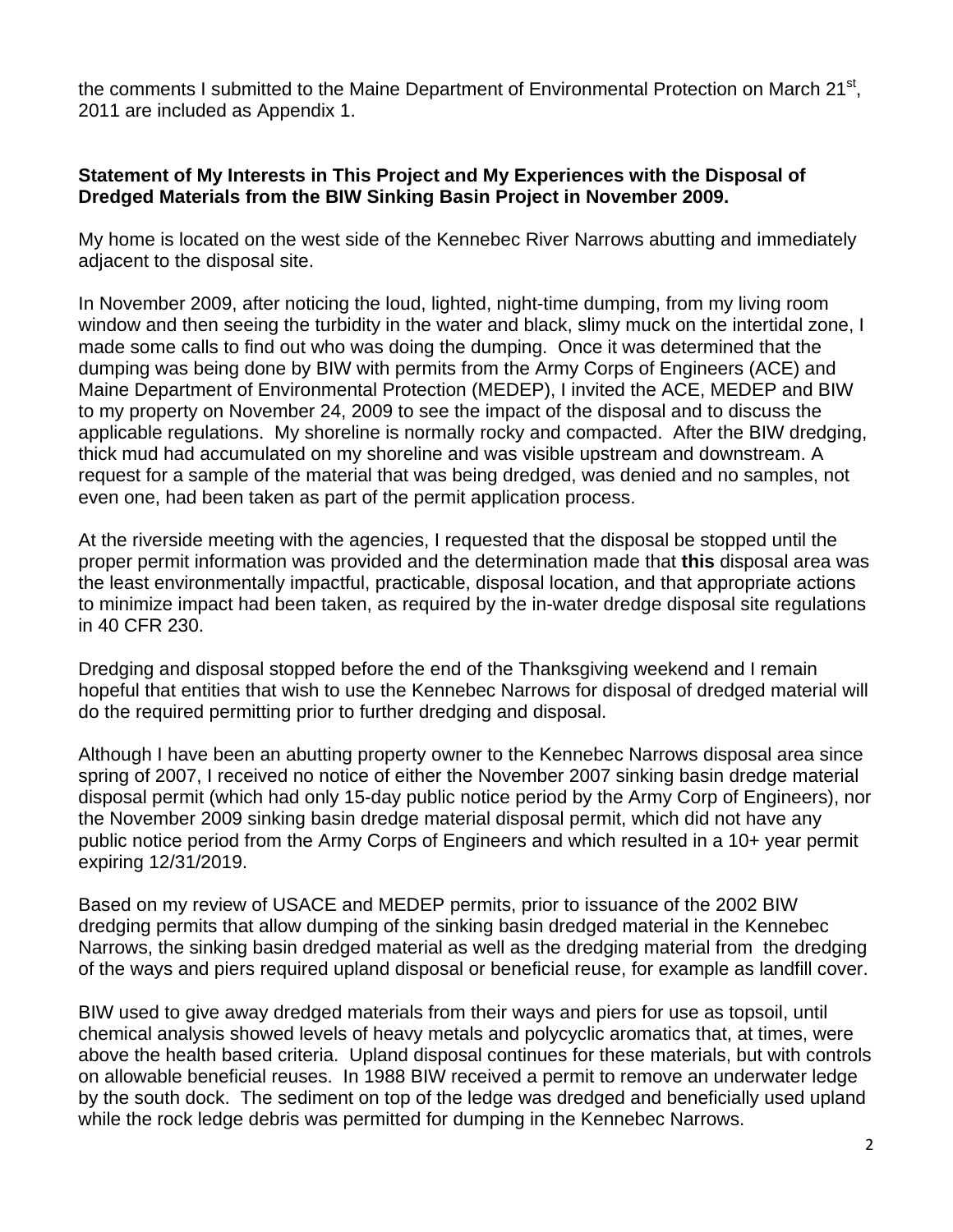In 2002, because the BIW sinking basin (which had been predicted by the engineers to be selfscouring) seemed to be becoming significantly shallower, either because of sidewall slumping or sediment deposition, there was a strong push to permit the basin's dredged material to be disposed of in the river. Based on a determination that the dredged material consisted of clean, coarse sand that would not impact areas outside the disposal zone, MEDEP issued a NRPA permit for dredging of the sinking basin and disposal of 10,000 cubic yards per year in the Kennebec Narrows for 10 years.

Unfortunately, the determination that disposal of this clean coarse sand would not affect adjacent areas – including my property, and nearby marshes, flats and rocky shores – has not proven correct. The foot-deep layer of muck that pooled in the intertidal zone after disposal has not "gone away"; it covers significant areas of the intertidal zone, up to 6 inches deep. And the follow-up question is when the material "goes away" has it gone to somewhere that is appropriate. Samples of the muck are being analyzed for chemical constituents and grain size, and that data should be available soon.

These are the type of impacts that the Section 404(b)(1) Guidelines and USACE dredge disposal site regulations require be addressed and resolved (i.e. avoided or mitigated) before any action is taken. Then, only if the in-water disposal site is the least environmentally impactful, practicable alternative, do the regulations and guidelines allow issuance of a permit. It is my hope that in the current process, the USACE will fully address these requirements and avoid a repeat of the impacts caused by dumping in 2009 and, based on my research, which also occurred during prior dredging and disposal events in the Kennebec Narrows.

# **Maintenance Dredging of Doubling Point with Disposal at North of Bluff Head (Kennebec Narrows) and Maintenance Dredging at Popham Beach with Disposal at Jackknife Ledge set for August 2011.**

I appreciate the fact that MEDEP and the USACE provided me, as an interested person and abutter of the Kennebec Narrows disposal area, with notice of the public comment period for this August 2011 proposed dredging and in-water disposal. The following comments review the USACE Public Notice, the USACE Draft Environmental Assessment submitted with the Corps' NRPA permit application to MEDEP, and related documents and studies, in light of the requirements for discharge of dredge and fill materials contained in 40 CFR 230.

# **Cumulative Impacts.**

The proposed action cannot be viewed as a single activity: rather it is just one in a series of dredging and disposal projects that have significant impact on the Kennebec River both individually and collectively. Because the cumulative impact of disposal on an area must be taken into account, all dredge and disposal activities must be documented, including both USACE actions in the navigation channel area, and also BIW disposals. Based on information on page 5 of the draft EA, "Table 1, Kennebec River Federal Navigation Channel Dredging History" and other information in the record, I have created Appendix 2, which attempts to create a comprehensive list of dredging and disposal activities. Correcting and updating this Appendix to reflect the most accurate information will be helpful.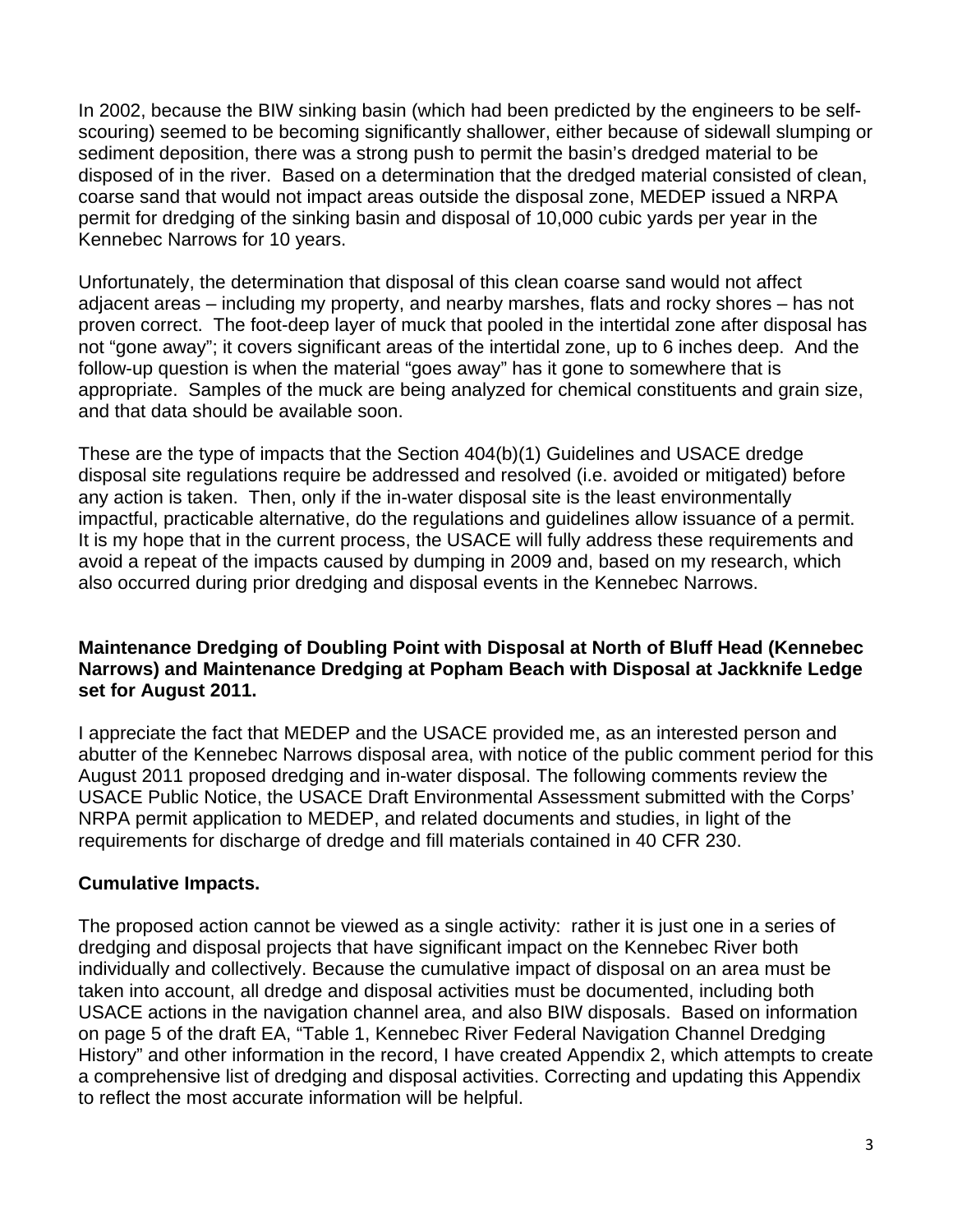# **Low Impact Dredging.**

Stephen Dickson, Maine State Geologist, has been evaluating the Kennebec River dredging and disposal areas for many years.

On February 24, 2011, the day of the Phippsburg public meeting regarding the proposed August 2011 dredging and disposal in the Lower Kennebec River, he provided the following information on the sediment movement from Bath through Bluff Head, which explains why the Doubling Point channel continues to need dredging to meet the navigational requirements of the ships at BIW and compliance with the 27 foot authorized navigational depth.

On a daily time frame, the Kennebec River below The Chops (upstream of the City of Bath) has reversing currents driven by the rise and fall of the tides (Fenster et al., 2001). Bi‐directional (flood and ebb) transport of bedload (river‐bottom) sand in the Kennebec River estuary results in a "bedload convergence zone" (Anthony, 2009) in Doubling Point Channel. Sand is transported downstream in the river‐dominated section of the Kennebec River from Merrymeeting Bay (FitzGerald et al., 2000; Hannum, 1997) where it accumulates in the form of large sand waves in a bedload convergence zone. These sand waves are what need to be periodically dredged by the US Army Corps of Engineers.

Downstream of Doubling Point, sand on the river bed can be carried upstream by flood currents that are stronger than ebb currents (using salinity as a conservative tracer in data provided in Larsen and Doggett, 1976). Tidal mean velocities at Hospital Point (at the south end of Doubling Point Channel) measured in September 1994 show net northerly currents near the river bed (Mayer et al., 1996, Figure C.6.4) as do measurements in May 1994 near Bluff Head (Mayer et al., 1996, Figure C.3.1). Flood velocities near the river bed reported by Mayer et al. (1996) were in excess of 25 cm/sec and sufficient to move sand (Dyer, 1986; Gadd et al., 1978). Thus sand can be carried upstream to the bedload convergence zone from south of Doubling Point.

Over a period of decades or longer, spring floods turn the entire river to freshwater and tidal circulation is suppressed. Periods of river flooding can result in river‐bed sand being carried toward the coast and Popham Beach (Fenster et al., 2001; FitzGerald et al., 2000). Fine‐grained sediment (silt and clay) also exits the estuary by being carried in suspension (Stumpf and Goldschmidt, 1992) out the river mouth near Popham Beach during floods.

In short, the sand waves at Doubling Point Channel form and re-form because that segment of the Kennebec River is a bedload convergence zone. River and tidal currents as well as the shape of the bedrock channel of the Kennebec River preferentially deposit and accumulate sand in this section of the river. I expect removing sand from the channel by dredging will be replaced by other sand within the Kennebec River. Without further study of the river's sand budget it is not possible at this time to say with certainty what volume of sand could be removed from the river that would result in permanently deepening the channel at Doubling Point Channel (to avoid the need for future dredging) or what the habitat effects of such a removal would be. Permanent removal of large volumes of sand from portions of the river near Bath could possibly affect Popham Beach in the future. Disposal of sand within the Kennebec River is certain to avoid and minimize long-term beach impacts.<sup>1</sup>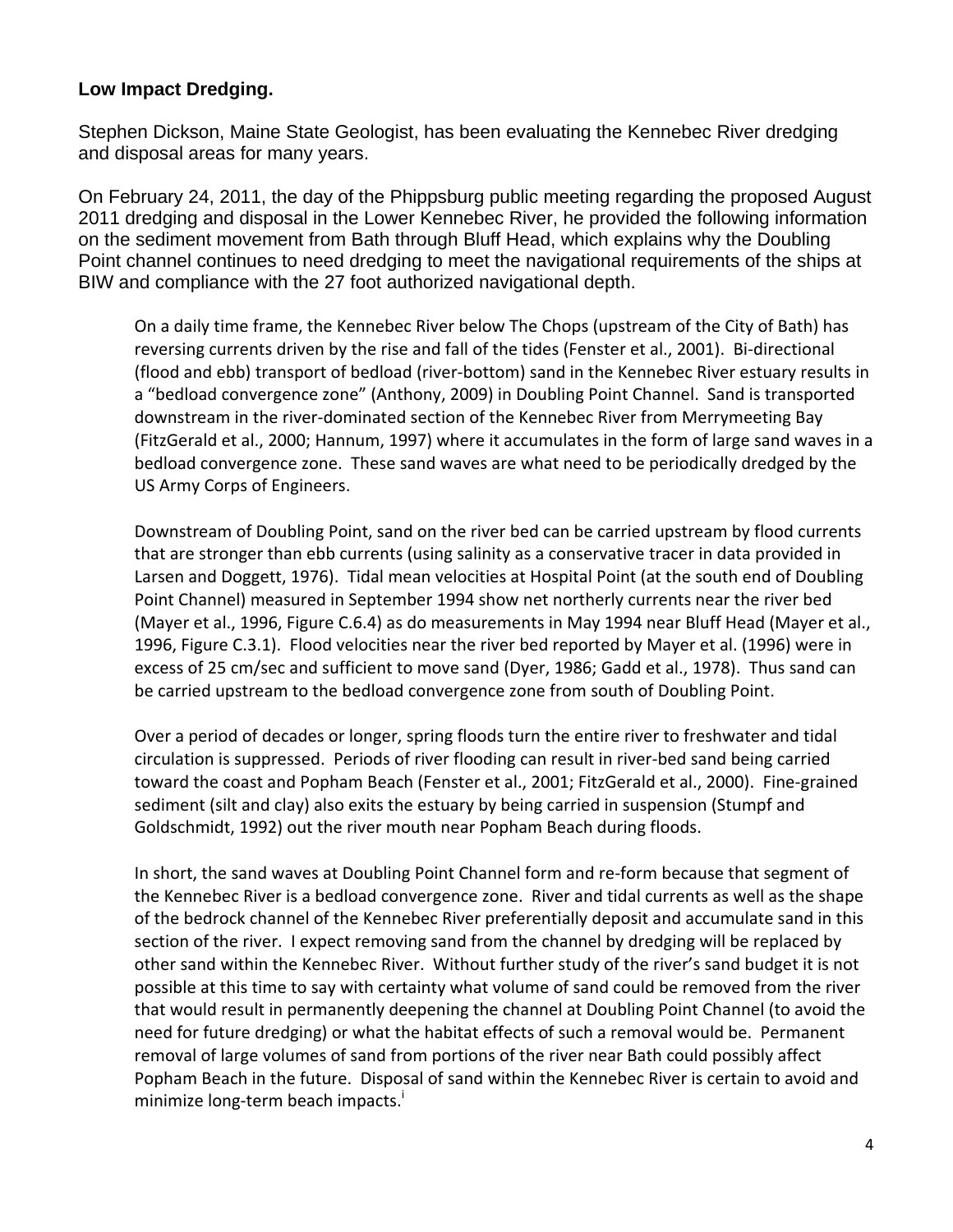This detailed, foot-noted, up-to-date scientific information, intelligently reviewed, and which notes areas of uncertainty and inadequate data that warrant further review, is a model of the type of scientific discussion needed to comply with the 40 CFR 230 factual determinations and which would provide an adequate basis for informed review by concerned parties.

It should be noted that Mr. Dickson alludes to the fact that there is some quantity of dredging and removal of sediment that appears to have no significant impact; for instance the ways and piers, which are dredged annually by BIW and disposed of at upland sites. There also may be some management approaches that require less dredging at Doubling Point, and it appears that progress is being made on that goal. The current period is the longest that Doubling Point channel has gone without dredging since 1950. Since the Doubling Point channel has not been dredged for almost nine years, continuing to look for ways to work with the forces of nature should be encouraged. For instance, the Navy originally requested dredging in time to allow the Spruance to exit the river for sea trials in February and March. Because that was logistically impossible, the USACE documented a deeper channel outside the federal navigation channel and, using a local river pilot, BIW was able to safely transit the river. This approach could be repeated in September and would enable more time to determine a dredging regime that complies with the Section 230 requirements and that has less impact on the river and other users of the river.

Another solution the Corps should evaluate – given the rapid reloading of sediment at Doubling Point – is whether a dredge-only technique could enable the Spruance to safely exit the river by knocking the peaks of the Doubling Point sand waves into the troughs, and thus eliminate the need to dispose of 50,000 cy of dredge spoils in August, when the potential for harms to the river, clamflats, endangered species and other resources is greatest. It is my understanding that this approach is used by the USACE on the Mississippi River. Another approach would be minimal dredging and disposal, instead of over-dredging.

Additionally, over the long term, the Corps should work to understand the amount of sediment that can be removed annually that would be considered insignificant. This would put some parameters around the sand-sediment loading question.

From verbal discussions with Mr. Kavanaugh, it appears that the Navy and BIW have been suggesting the channel needed to be dredged for a few years now, however the sands kept shifting sufficiently that dredging was not required. This supports the notion that a minimal dredging approach might keep the federal navigation channel open with far less impact than current practices. The dredging disposal site regulations (40 CFR 230) require that practicable options that have a smaller environmental impact be permitted, while in-water disposal with a larger environmental impact be prohibited.

## **Evaluation of Whether Sediment Movement From Popham Beach Dredging and Disposal at Jackknife Ledge Contributes to Erosion of Popham Beach.**

The dramatic erosion that has occurred at Popham Beach since 2003 until the Morse River broke through the sand bars off the mouth of the river, has been devastating for the health of the Popham sand dune system.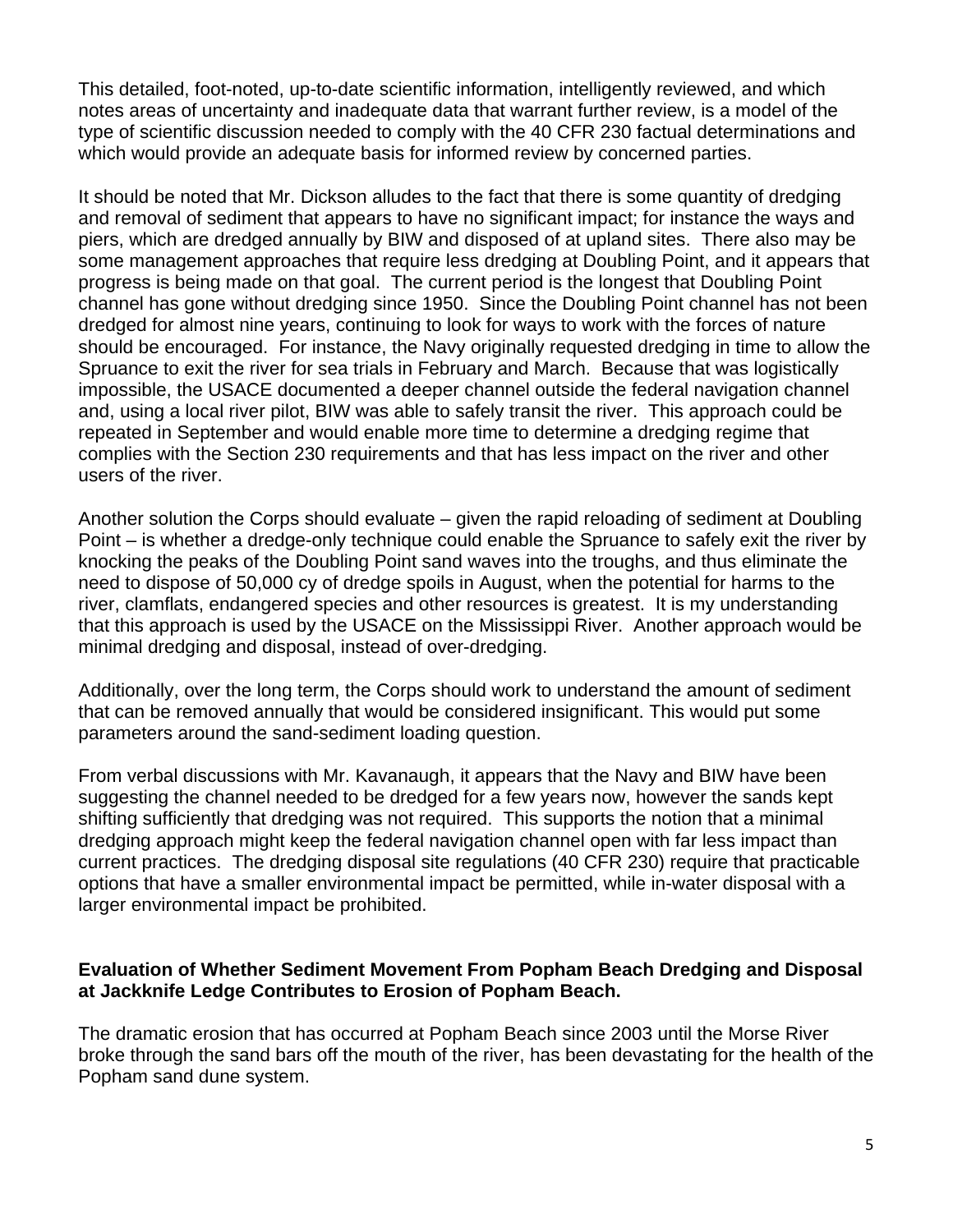Mr. Dickson has provided excellent documentation and information on the extensive erosion that has been seen at Popham Beach. $^2$  The question of whether disposal in the vicinity of Jackknife Ledge has an impact on the sandbars that block the Morse River was not directly addressed by Mr. Dickson or in the current draft EA, and is an important consideration. Concerns that the erosion at Popham Beach may be linked to dredging and disposal activities in or near the Kennebec River was voiced in the first Environmental Assessment prepared in 1980 for the dredging and in-water disposal for the Lower Kennebec River. However, the 2011 Draft Environmental Assessment does not discuss erosion at Popham Beach or provide any information about the current scientific understanding of the Popham Beach erosion/deposition system and how it relates to off-shore sand bars and disposal at Jackknife Ledge.

The 1980 EA, over 30 years old, discussed the controversy and on page D-2 pointed out the need for further investigation:

*There is at least a possibility in some people's opinion that Corps dredging in the Kennebec River has resulted in the erosion that Popham Beach is now experiencing by depriving it of sand.* 

*This . . .point demands further investigation, as it finds the State of Maine and the Corps holding differing opinions on cause and effect relationships of the erosion of Popham Beach. The State of Maine (specifically a former State Geologist) believes that a strong causal relationship exists.* 

*It is the position of the Corps of Engineers that no definitive link between dredging and Popham Beach erosion has been shown.* 

In part to address this concern, the Corps started disposing of Popham Beach dredge spoils at Jackknife Ledge (JKL) in order to keep the materials within the Popham and Seawall Beach sand budgets. But an inadvertent and unintended consequence of this practice may have been to influence the buildup of the sandbar at the mouth of the Morse River (directly opposite JKL), which started by 2003, worsened in 2005, and continued until the sand bars were broken in 2010. This sandbar caused diversion of the Morse River to the east, severely eroding Popham Beach State Park and threatening to undercut the bathhouse there. If additional dredging disposal from this project contributes sediment that rebuilds the sand bar system, erosion may again occur. In order to comply with USACE regulations, no further disposal at JKL should occur until competent scientific evidence shows that dumping at Jackknife Ledge does not build the sandbar off the mouth of the Morse River. *See* 40 CFR 230.11 (a) ("Potential changes in substrate elevation and bottom contours shall be predicted on the basis of the proposed method, volume, location, and rate of discharge, as well as on the individual and combined effects of current pattern, water circulation, wind and wave action, and other physical factors that may affect the movement of the discharged material."). In other words, prior to disposal, the Corps must identify how that disposed material may affect other resources.

 <sup>2</sup> See:

> http://www.maine.gov/doc/nrimc/mgs/explore/marine/sites/nov08.htm http://www.maine.gov/doc/nrimc/mgs/explore/marine/sites/mar08.htm http://www.maine.gov/doc/nrimc/mgs/explore/marine/sites/may09.htm http://www.maine.gov/doc/nrimc/mgs/explore/marine/sites/jan10.htm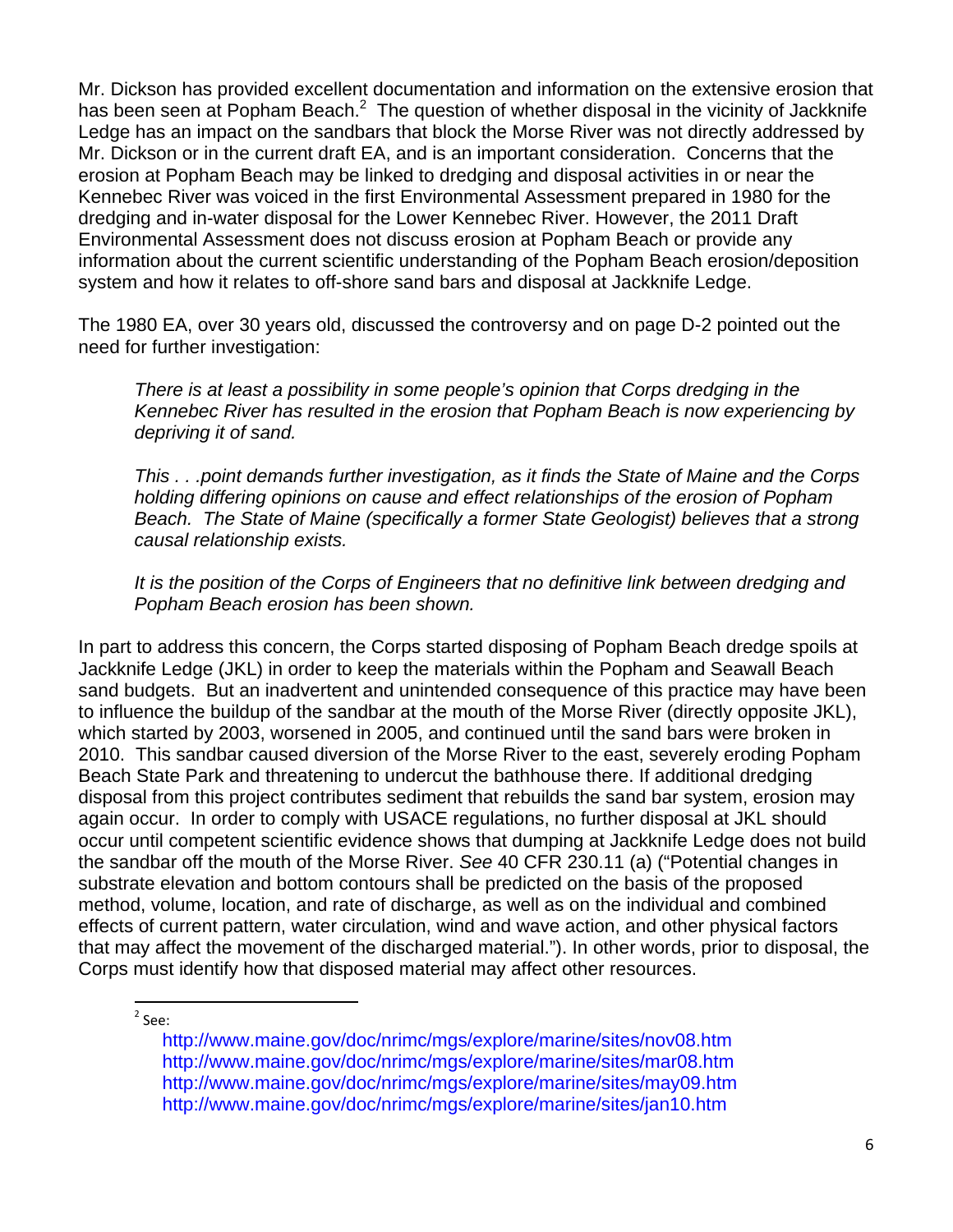# **Impacts to Clam Flats From Dredging and Disposal.**

Although the Draft EA concludes that the Doubling Point dredging and Kennebec Narrows disposal will not impact downstream clamflats, that position is contradicted by the experience of lifelong clammers in the region (see Comments from the Phippsburg Shellfish Committee) and by my own experience with the 2009 disposal. In Nov. 2009, disposal of just 18,750 cy of "clean sand" resulted in deposition of thick mud and muck on my shoreline, and similar deposition at the marshes immediately downstream at Bluff Head. No tests or surveys were done to establish how far the deposition extended. However, it seems reasonable to conclude that three to five straight weeks of hourly dumping of 50,000 cy of dredged material at the Kennebec Narrows will entrain far more sediment in the water. Given the strength of the tides and currents, it is accepted that the sediment will not stay in the disposal area, but rather will be transported upstream and downstream and that sediment will settle out on riverbanks, marshes and flats.

Related to the contention that dredging and disposal disrupts the clam flats due to particles clogging the clam breathing holes, the draft EA states on page 20, "*Discussions in the previous section show that the disposal of material at the in-river disposal site would settle out before reaching the tip of Bluff Head".* I strongly question whether the discussions in the previous section can determine that "the disposal of material at the in-river disposal site will settle out before reaching the tip of Bluff Head". This statement has so many site-specific criteria, including the current velocity, the material being disposed, and other material being disturbed near the disposal site. The previous section refers to dredging that was done with mechanical dredge equipment, dredging that was done in the Delaware River which does not have the current velocity of the Kennebec, and the Kennebec Narrows Water Quality Certification study performed by Normandeau Associates in 1997.

The Normandeau study's methodology is reviewed on page 4-5 in the March 21, 2011 comments submitted to Maine DEP and attached as Appendix 1.

As an overview, the problems with relying on the Normandeau study to make a determination that sediment at the in-river disposal site would settle out before reaching Bluff Head, include that the study had a skewed baseline, only monitored the first day of material disposal, only monitored the mid-level and bottom of the river, not at the surface, and only monitored at one location south of the disposal site, at a given time, hundreds of yards away from the disposal area, which may not be indicative of the real turbidity impact.

On page 21, the draft EA, also refers to the Larsen 1992 study, "A Final Report on the Effects of Dredging and Spoil Disposal on the Sediment Characteristics of the Clam Flats of the Lower Kennebec Estuary". The EA states, "The study did not identify any relationship between dredging or disposal of dredged material and sedimentary alterations on the Kennebec River clam flats."

Having looked closely at the study's methodology section, and measurement techniques, it is clear the study did not evaluate whether particles clog the clam breathing holes. Therefore, I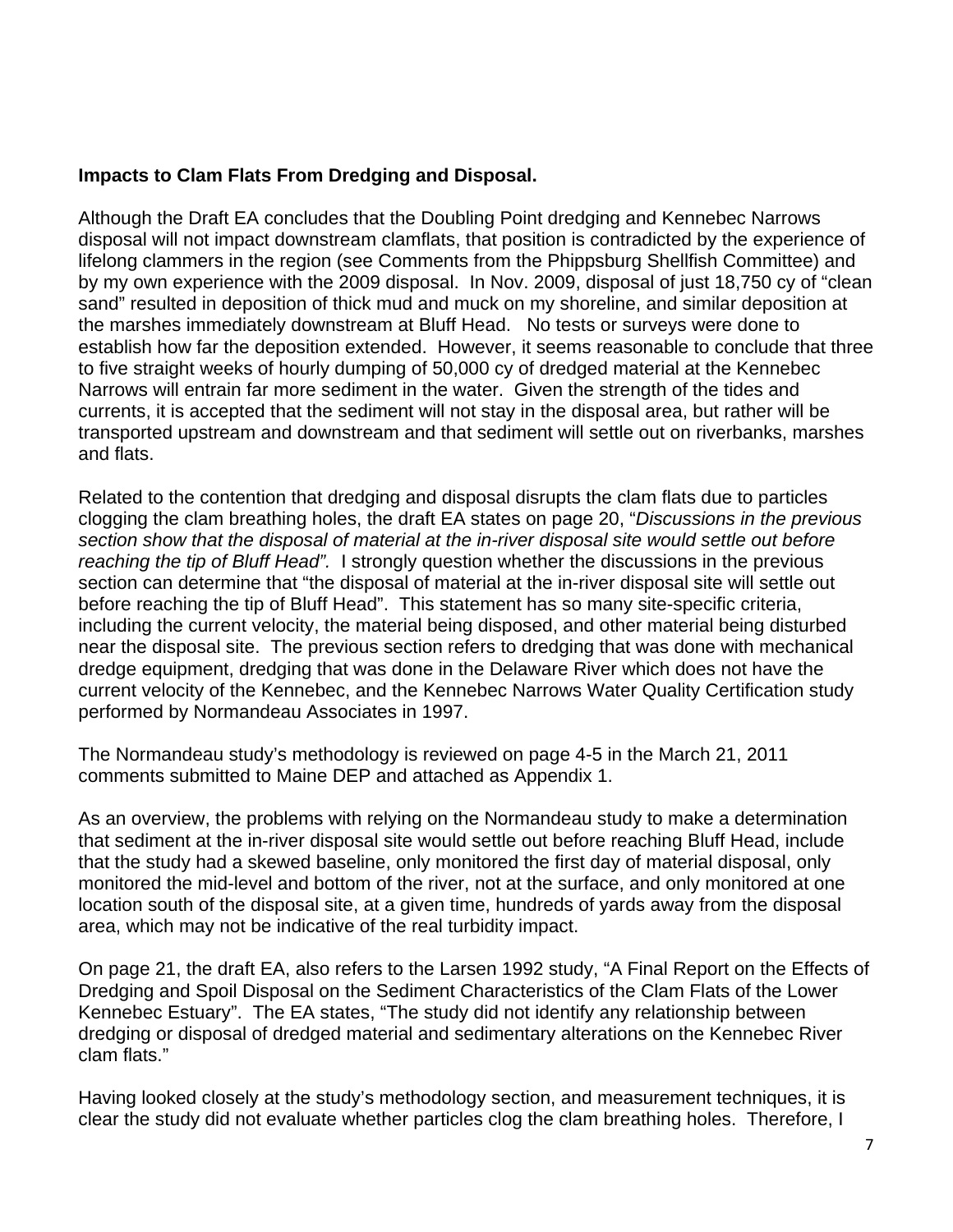don't believe the study should be relied on as proof that dredging and disposal does not disrupt the clamflats due to sediment clogging the clam breathing holes.

# **Requirements of 40 CFR 230.**

The remainder of my comments discuss the evaluations that the dredging disposal site approval regulations require.

*40 CFR 230.1(c): Fundamental to these Guidelines is the precept that dredge or fill material should not be discharged into the aquatic ecosystem, unless it can be demonstrated that such a discharge will not have an unacceptable adverse impact either individually or in combination with known and/or in combination with known and/or probably impacts of other activities affecting the ecosystem of concern.* 

The Kennebec Narrows disposal site is a rocky, deep, narrow (300 yards) channel with strong currents, eddies and upwelling. It is a critical and very biologically rich area: all the aquatic life that rides the currents up and down the Kennebec transits the narrows. Since it is a fertile fishing ground, it attracts diving ducks, birds, birds of prey and seals. Biological impacts to this rich aquatic environment have not been studied at all, but I believe are significant and long lasting. It is incumbent on the applicant proposing to use an in-water disposal site that has not been pre-approved, to provide specific quantitative information to make the determination of impact.

# *40 CFR 230.5 General procedures to be followed.*

# *In evaluating whether a particular discharge site may be specified, the permitting authority should use these Guidelines in the following sequence.*

#### *(a) In order to obtain an overview of the principal regulatory provisions of the Guidelines, review the restrictions on discharge in 230.10(a) through (d), the measures to minimize adverse impact of subpart H, and the required factual determinations of 230.11.*

Although the permitting authority likes to rely on the historic use of the Kennebec Narrows disposal site as justification for why it should continue to be used, that logic does not work in the case of the Kennebec narrows. Although not rigorously studied, strong freshets do clear the area of prior dredge material every few years according to the Corps, and that seems consistent with the bathymetry studies that I have reviewed. Unfortunately, though the site may eventually cleanse itself and be ready to recreate its natural habitat, repeated disposal events prevent rehabilitaton. Time after time, this area is subjected to dumping of massive volumes of dredged materials, and other areas are then subjected to additional sedimentation as this disposed material migrates through the aquatic environment.

The May 1992 US Army Corps of Engineers new England District Brochure on its Dredged Material Program, addresses choosing a dredge disposal site on page 7:

*Most locations are specifically chosen to ensure that disposal sites are not situated in areas with strong bottom currents which might cause erosion of the disposed material. During the disposal site selection phase, all proposed sites are also studied to determine bottom topography, sediment type (such as sand or mud) fisheries resources, and local bottom-dwelling*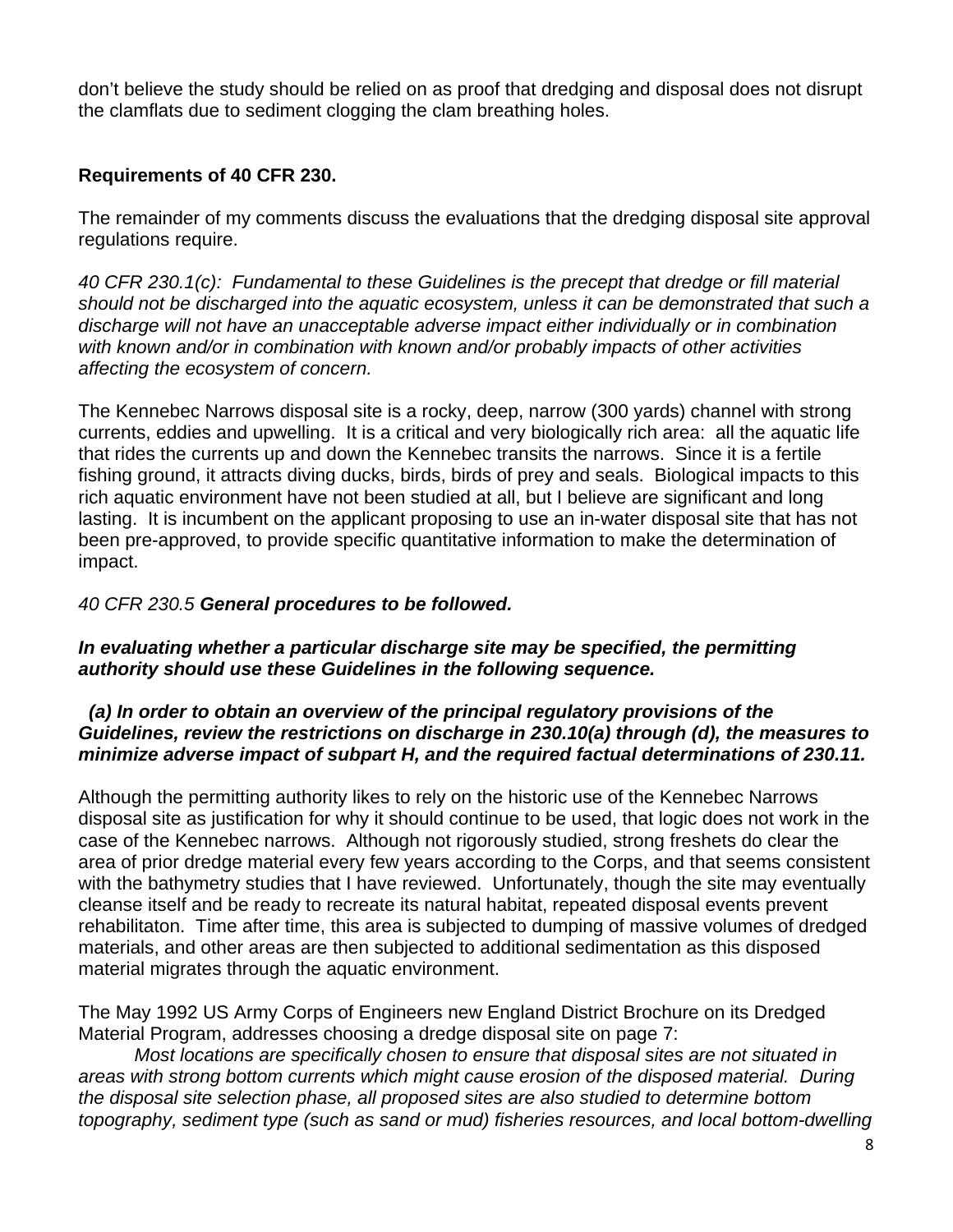*"benthic" communities. In addition, the levels of trace metals and hydrocarbons normally found in the sediment and in the body tissue of the local marine animals are determined.* 

*The primary concerns during most disposal operations are that the dredged material is placed accurately at the site, that the material covers as small an area as possible, and that it remains there. Precise electronic navigation, buoys to mark actual disposal point and on-site disposal inspectors are all used to ensure compliance.* 

None of the dredge disposal management techniques that are described in this brochure including re-colonization studies, assessing the physical integrity and stability of the disposal mounds, and post-disposal monitoring of the aquatic environment are being done at the Kennebec Narrows. If the Kennebec Narrows is going to continue to be used as a disposal site, the management controls to ensure that the disposal is done properly and the ongoing monitoring should be instituted as part of the permit conditions.

#### **40 CFR 230.11 Factual Determination.**  *The determinations of effects of each proposed discharge shall include the following:*

## *(a) Physical substrate determination.*

*Determine the nature and degree of effect that the proposed discharge will have individually and cumulatively on the characteristics of the substrate at the proposed disposal site.* 

# **Depth of Disposal Area**.

The depth of disposal is inaccurately described and does not comply with 40 CFR 230 which requires extensive information about the disposal area, the dredged material, how the dredged material will effect the disposal area and its surroundings physically, chemically and biologically.

The *Sampling and Analysis Plan for Kennebec River Federal Navigation Project, Bath and Phippsburg*, from Phillip Nimeskern dated January 26, 2011, states that, "[t]he material from the Long Reach area will be disposed of in a 99' deep portion of Fiddler's Reach." However, the Bathymetric surveys show that the disposal area ranges from about 45 feet to a maximum of 93.5 feet. See also Draft EA at 11. Thus, effectively there is no place in the Kennebec Narrows within the designated 500 X 500 foot disposal area that also complies with the Samplying Analysis depth requirement. When discrepancies like this are realized, the application should be amended to reflect accurate information, thus maintaining the integrity of the permitting process. Hopefully that will be done with this draft document.

## **Physical and Chemical Environment**.

The draft EA states in the physical and chemical environment section that the Kennebec Narrows disposal site has a maximum flood of 2.5 knots and a maximum ebb of 3.0 knots, but the statement does not indicate if this is on the surface, or near the bottom. Especially because it is not typical that disposal sites should be of such high current, the fact the current value is stated without any context about its suitability as a disposal site indicates this section needs improvement.

The comments by Dr. Dickson should be discussed here. Areas of discrepancy included that the disposal area is not contiguous to the dredging area, is in a different area geologically, and is not a convergence zone. Besides spreading the dredged material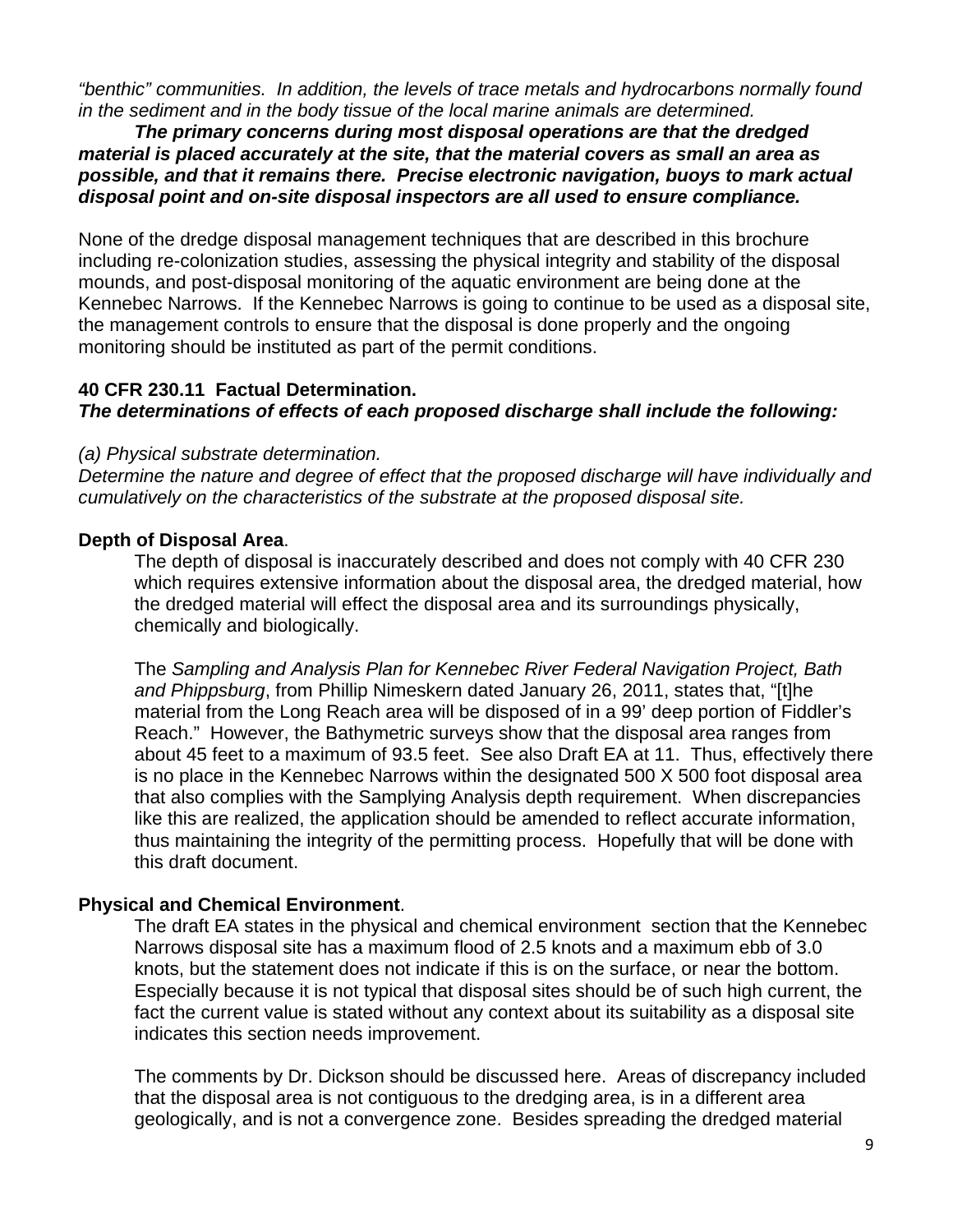into the intertidal zones and both upstream and downstream, there is a general movement of bottom sediment upstream, back to the Doubling Point channel, so all of this money, effort and impact, is for no long term purpose. Thus advance dredging, or over-dredging makes little sense. Those would be important factual details to discuss here.

The fact that the disposal site has been show to be a rocky bottom<sup>3</sup>, not sandy, nor muddy, and therefore inconsistent with discharging dredged material should also be discussed in this section.

Historical references from 1967 and 1981 were quoted, but the extensive 1980 Environmental Assessment of 60 pages was not referenced.

On page 2, of the 1980 Environmental Assessment it says:

*The proposed site has been questioned by representatives of both the Maine Department of Marine Resources and the Maine Department of Environmental Protection. Questions regarding the fate of the material after dumping, as well as questions on the impact of the dumping on resident marine life are unresolved. As a result, alternate land sites and open water sites have been investigated.* 

Strong comments against using the Kennebec Narrows site for disposal were submitted by Fish and Wildlife. George Beckett wrote,

*1. Pre-dumping and post-dumping soundings be performed on the riverine dump site.* 

*2. Any future dredging only be conducted during the months of October and November.* 

*3. A suitable "on land" disposal site must be secured and utilized including beach restoration where applicable.* 

40 CFR 230.11(a) *Consideration shall be given to the similarity in particle size, shape, and degree of compaction of the material proposed for discharge and the material constituting the substrate at the disposal site.*

## **No description of the natural substrate was given in the EA.**

40 CFR 230.11(a) *Any potential changes in substrate elevation and bottom contours including changes outside of the disposal site which may occur as a result of erosion, slumpage, or other movement of the discharged material*" must also be analyzed.

Appendix 1 does provide an edited version of a study by William Hubbard, "Analysis of Survey Data Kennebec River Disposal Site" Sagadahoc County, Maine. The study monitored the disposal site one month prior to disposal, immediately after disposal operations and then 10 months later. Since the full report was not included in Appendix 1, only an edited version, making comments is difficult. With enhanced computing power, many regulatory agencies now put all background documents and comments on the

<sup>&</sup>lt;sup>3</sup> From discussion with S. Dickson and from "Coastal Marine Geologic Environments of the Phippsburg Quandrangle, Maine. B. Timson 1976 Open File No. 76‐120.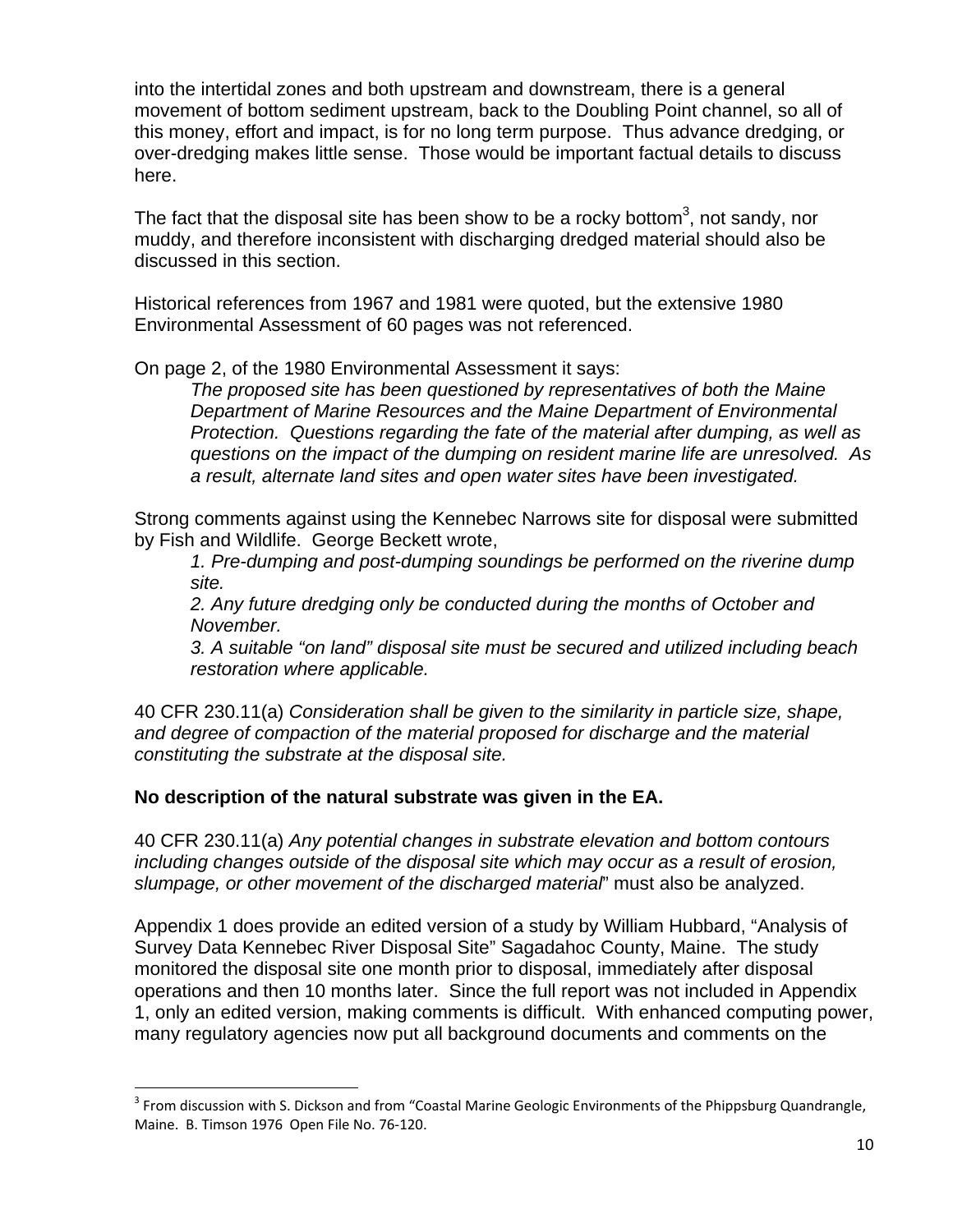internet. I'd encourage the USACE to look at providing information in that manner, rather than in paper form. Then providing the whole document would be easy.

The report was unable to draw many conclusions, because the volume of additional sand that accumulated between the pre-dumping survey and the end of the dumping appeared to be 4 times the disposed amount. The 500 sq. foot disposal area instead of showing 38,000 cubic meters of sand deposition, the quantity dredged, showed 67,500 cubic meters, with 10 feet of average sediment accumulation.

One possible explanation for the much higher than expected depth reduction impact in the disposal area, comes from my having seen how poorly compacted the muck (from the BIW 2009 dredging) is in the intertidal zone. Perhaps some, if not all, of the additional "volume" is due to water entrainment and the compactibility of the dredged material. Unfortunately, by limiting of the study to the 500 foot navigation channel, information about dispersion into the rest of the lateral riverbed was not analyzed. Overall the conclusions were that more directed surveys needed to be done, and that the most significant impacts are confined to the disposal area and the 1000 foot area south of the disposal area. Note: From the edited version it is not clear if the study actually looked for impacts south of 1000 feet or not. That is why seeing the full study is important. Seemingly just a typo, but Table A1 needs to be corrected because the dates of the sampling are listed as T1 (6-9 Oct 86), T2 (3 Nov 86), T3 (16 Sep 86); whereas the accurate dates appear to be 6-9 Oct 1981, 3 Nov 1981, and 16 Sep 1982.

It was informative that over the time it took to dispose of 50,000 cubic yards of sediment, the disposal area shallowed by 10 feet and the two 500x500 foot segments to the south of the disposal area also shallowed (due to material deposition) by 4.5 feet.

Unfortunately Mr. Hubbard was not teamed with a biological investigator, so no impacts to the biota were studied during the huge sedimentation. Overall, the draft EA did not determine the nature and degree of effect that the proposed discharge will have individually and cumulatively.

#### (b) **Water circulation, fluctuation, and salinity determinations.**

The Narrows are a complex system and although this study was a good beginning, no analysis of potential significant effects on the current patterns, water circulation, normal water fluctuation and salinity on the basis of the proposed method, volume, location, and rate of discharge was done. Although most of these effects might be assumed to be small, a written discussion should document that conclusion. The impact of the sedimentation on bottom currents may not be insignificant. Overall, the draft EA did not determine the nature and degree of effect that the discharge will have on water circulation, fluctuation, and salinity.

#### (c) **Suspended particulate / turbidity determinations.**

Page 18 discusses the 1997 Normandeau study and the Kennebec Narrows (Bluff Head) disposal area and repeats the conclusion that "turbidity levels were low, before, during and after the November 1997 dredging." A review of the Normandeau study was done for the comments submitted to Maine DEP for their water quality certification and for the USACE NRPA permit application comment period and is also discussed in these comments on page 5.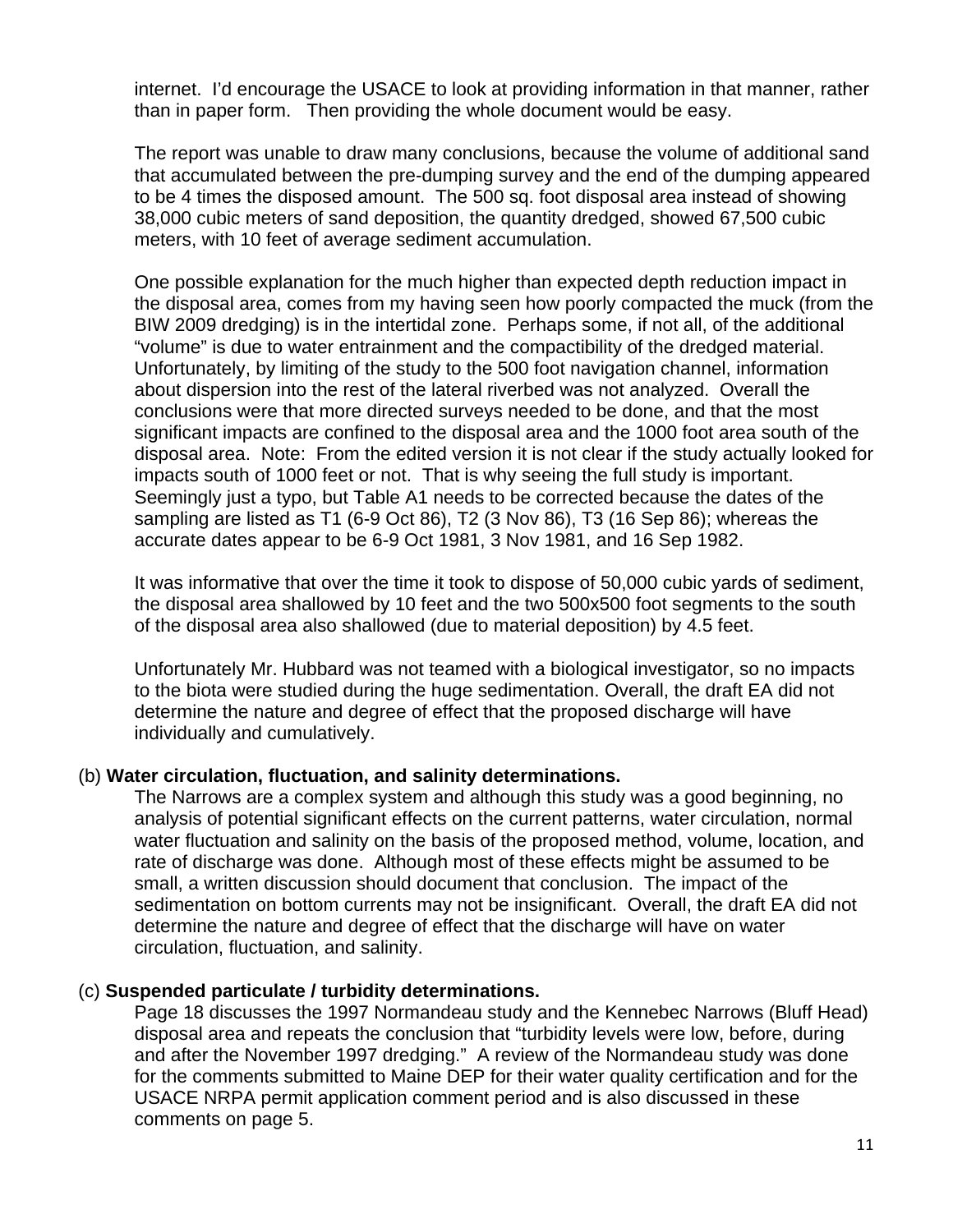The major problems were that the Normandeau study used a rain event as a baseline, measured turbidity only in the mid and bottom of the river bed, the two sampling locations were a half mile to one mile from the disposal site, and that the full length of disposal activity was not evaluated for turbidity. Also, the Normandeau study monitored work by a mechanical dredge with infrequent disposals, which, as the CENAE report shows, is considerably different than a hopper dredge working 24/7 with hourly disposals. Further, given the levels of mud still remaining from the last disposal event, the 2011 evaluation should evaluate whether hopper dredge disposal – which is reported to create significant outward spread of the discharge – will exacerbate turbidity by picking up additional materials. For these reasons, the project cannot rely upon the Normandeau study. Accordingly, the draft EA does not determine of the nature and degree of effect individually and cumulatively considering the proposed method, volume, location and rate of discharge and water circulation, wind, and other physical factors.

#### (d) **Contaminant determinations.**

*Determine the degree to which the material proposed for discharge will introduce, relocate, or increase contaminants.*

The sampling plan for the two dredging areas is detailed in the January 26, 2011 by Phil Nimeskern to William Kavanaugh. The samples must be core samples, taken down to the depth of the proposed dredging level. If the samples show stratification, subsamples should be made of each layer. Each core or core layer should be individually analyzed for sediment grain size and the results reported with a copy of the boring log.

In the DEP comments, I raised the question of the missing sample G. The March 16, 2011 memorandum discussed below, answers that question by documenting that Sample G was attempted but not successful, because the location for sample G was a rock ledge. However, the documentation does not include where and at what depth that rock ledge is in the navigation channel.

In a memorandum dated March 16, 2011, Phillip Nimeskern, authored a memo "*Suitability Determinations for Kennebec River Federal Navigation Project, Bath and Phippsburg, Maine."* 

The CENAE notes that they are proposing to hydraulically dredge the reaches, although mechanical dredging might be used instead, depending on available equipment.

Since it appears that either dredging method is capable of working in the Kennebec River, an analysis of the impact on turbidity and suspended materials would be useful. A power point presentation by Ms. Lackey US Army ERDC, Vicksburg, MS in 2009, titled "Prediction of Suspended Sediment Due to Dredging at the Willamette River" showed that for a dredging of 50,000 cubic yards of material with a much higher percentage of fines (74%), there was a significant difference between the number of pounds of resuspended sediment. The hopper dredge was three times worse, re-suspending 265,000 pounds of sediment. It would be helpful if the USACE compared the turbidity, noise, cost, practicality and time impacts between using a hopper dredge or mechanical dredge. http://el.erdc.usace.army.mil/workshops/09sep-dots/36\_WillametteRiver\_Lackey.pdf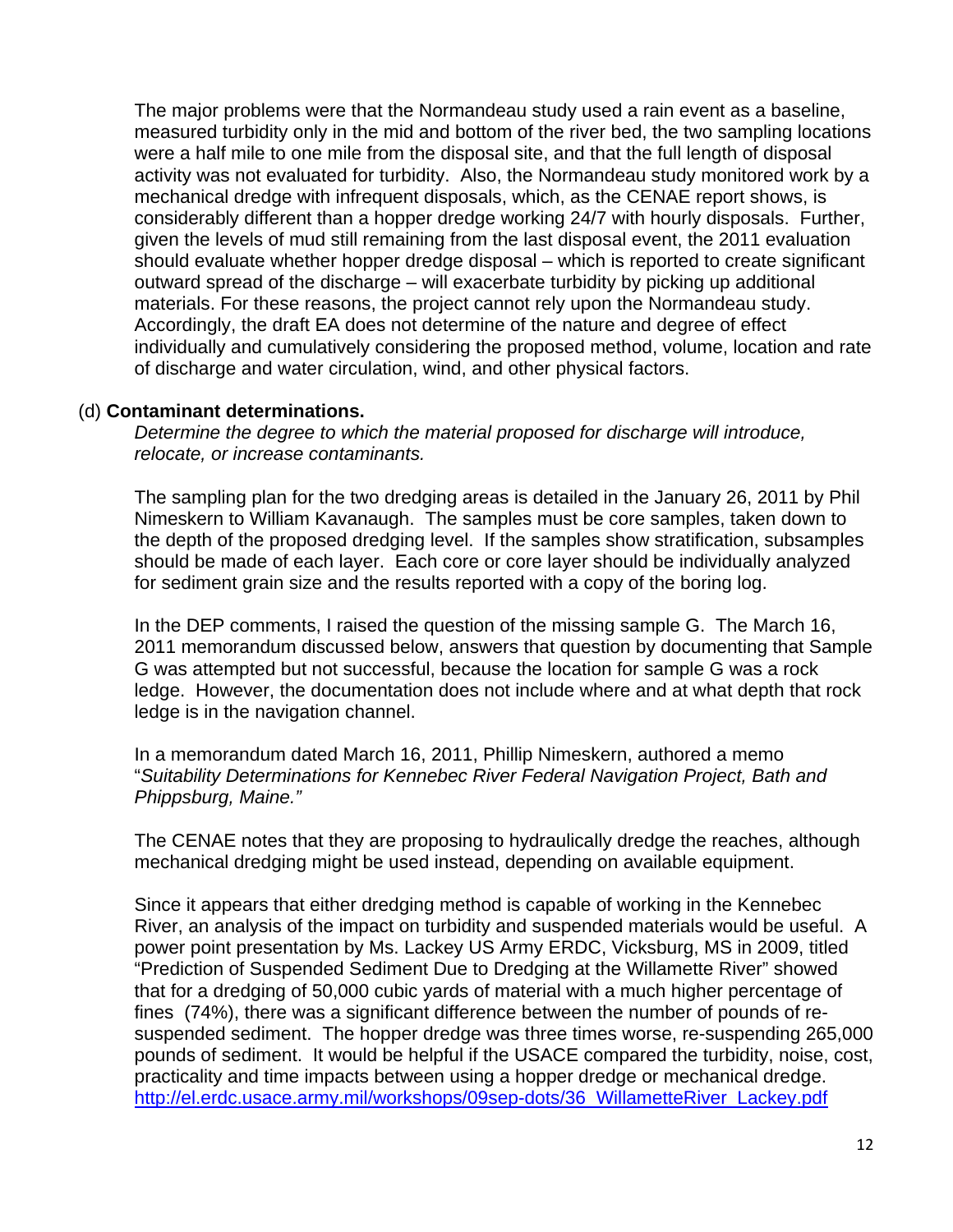# **Quantitative Comparisons Dredging Sources** Total Sediment Dredged =50,000 cy

|                        | <b>Clamshell</b> | Hopper       |
|------------------------|------------------|--------------|
| <b>Dredging Time</b>   | 4 days           | 1.125 days   |
| Total Mass (kg)        | 15.2 million     | 15.2 million |
| Total Resuspended (kg) | 40 thousand      | 120 thousand |
| % Resuspended          | 0.79%            | $2.6\%$      |

Prior to the public hearing, the USACE refused to bring a sample of the dredge material. Now that it is known that core samples were taken, I once again request that the samples be provided for independent review. Considering the muck that has accumulated on my intertidal zone, viewing a portion of each core sample could go a long way to alleviating the feeling of being uninformed.

The purpose of the March 16 Nimeskern memo is to describe the USACE rationale for why no testing of any of the core samples (other than for grain size) is necessary. The report is based on 40 CFR 230.60(a)-(d). 40 CFR 230.60(a) states:

*(a) If the evaluation under paragraph (b) indicates the dredged or fill material is not a carrier of contaminants, then the required determinations pertaining to the presence and effects of contaminants can be made without testing. Dredged or fill material is most likely to be free from chemical, biological, or other pollutants where it is composed primarily of sand, gravel, or other naturally occurring inert material. . . However, when such material is discolored or contains other indications that contaminants may be present, further inquiry should be made.* 

*(b) The extraction site shall be examined in order to assess whether it is sufficiently removed from sources of pollution to provide reasonable assurance that the proposed discharge material is not a carrier of contaminants.* 

**Based on the fact that the Army Corps has refused to test the material for 30+ years, even though the location is close to discharges for the city of Bath, near known areas of historical contamination, and in the same reach as an industrial facility, selective testing should be done to determine an actual background of contamination or cleanliness. Analysis for heavy metals, petroleum and fecal coliform from three samples at each dredge site will be relatively inexpensive and provide tremendously more information than currently exists.** 

(c) To reach the determinations required by Section 230.11 involving potential effects of the discharge on the characteristics of the disposal site, the narrative guidance in subparts C through F shall be used along with the general evaluation procedure in 230.60. "*Where the discharge site is adjacent to the extraction site and subject to the same sources of contaminants, and materials at the two sites are substantially similar, the fact that the material to be discharged may be a carrier of contaminants is not likely to*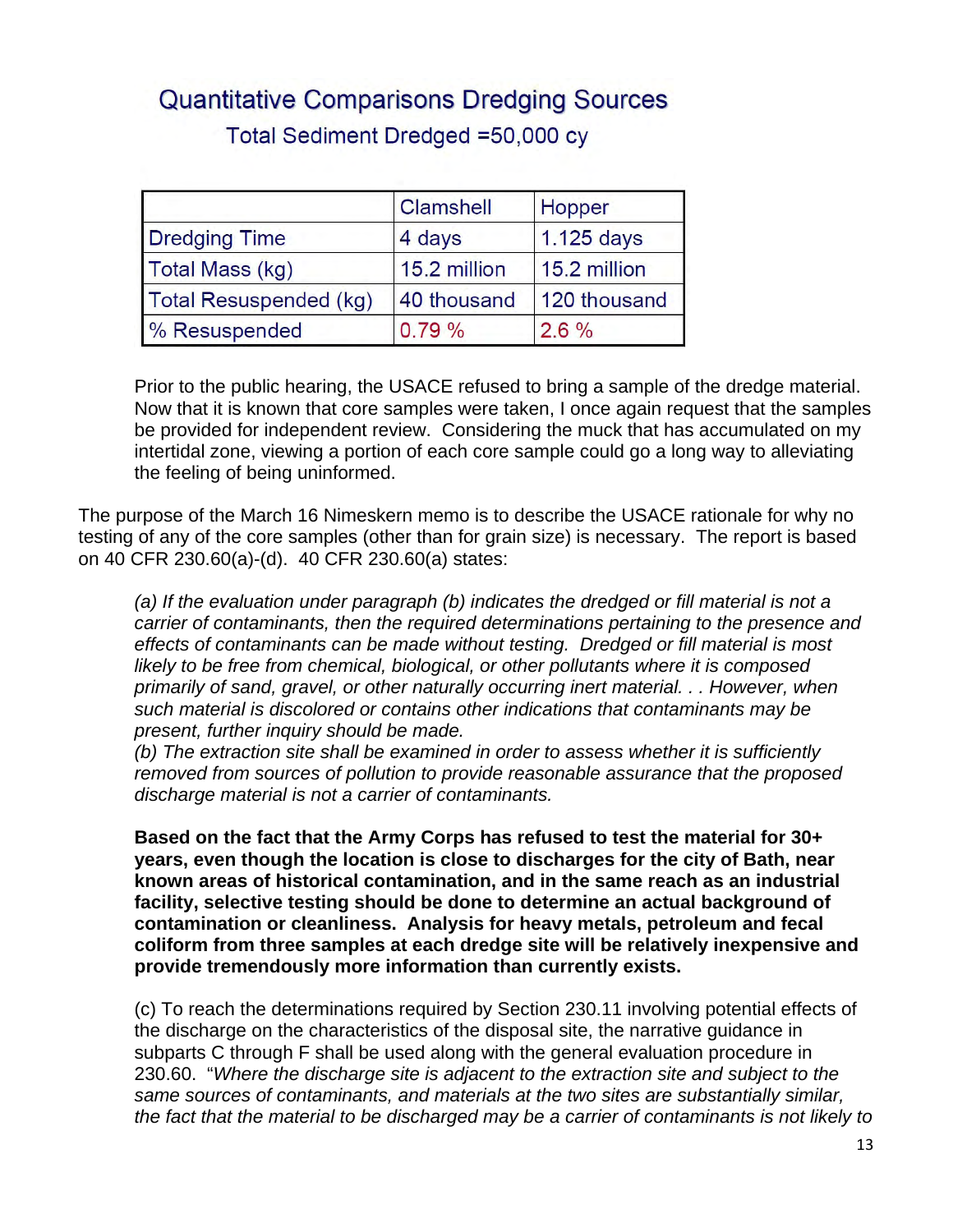*result in degradation of the disposal site. In such circumstances, when dissolved material and suspended particulates can be controlled to prevent carrying pollutants to less contaminated areas, testing will not be required*."

Based on a reasonable reading of the section, and the analysis by Dickson, the Doubling Point channel and the Kennebec Narrows are clearly neither "adjacent" nor do they contain materials that are substantially similar. The USACE conclusion to the contrary is not supportable.

#### The Nimeskern memo states that:

*(a) Further testing is not necessary as it can be determined that the sediment is not likely a carrier of contaminants. In both areas the sediment samples were predominately sands and gravel, having 0.1% to 0.8% fines. See attached table for details.* 

This is not accurate. The Doubling Point samples range from 0.1% to 1.1% silt and clay. Popham Beach ranges from 0.5% to 0.8% silt and clay. And, since the core samples have not been disclosed, it is unclear whether there are indications that contaminants may be present, such as discoloration.But more critically, as stated above, the exclusion in (a) is only valid if the proposed discharge material is not a carrier of contaminants. This is shown by applying (b) *The extraction site shall be examined in order to assess whether it is sufficiently removed from sources of pollution to provide reasonable assurance that the proposed discharge material is not a carrier of contaminants.* 

In prior submissions, the USACE has used section (b) to maintain that unless there was a documented spill since the previous dredging, no sampling was necessary. In this submissions case, USACE does say that section (b) does not exclude the dredged material from testing, since there was a spill of 40 gallons of hydraulic oil. However, even though by section (b) testing should be required, USACE relies on section (c) to maintain, nonetheless, that testing is not required.

*(c) The material to be dredged and the material at the disposal site are adjacent, composed of the same materials and subject to the same sources of contaminants. Further testing is not required.* 

**I respectfully disagree with the USACE regulatory determination that the dredging site and disposal site meet the requirements of (c), therefore, some additional testing of the dredge samples is warranted.** 

## 40 CFR 230.11(d) **Contaminant determination.**

*Determine the degree to which the material proposed for discharge will introduce, relocate, or increase contaminants.* 

With some test data from heavy metals, petroleum contamination and fecal coliform, all of which we're hoping to be below any level of concern, the hypothesis of safety can be confirmed.

As to the contamination with silt and clay, an analysis of the impact of the slug of silt and clay will have to be made, in order to determine the significance.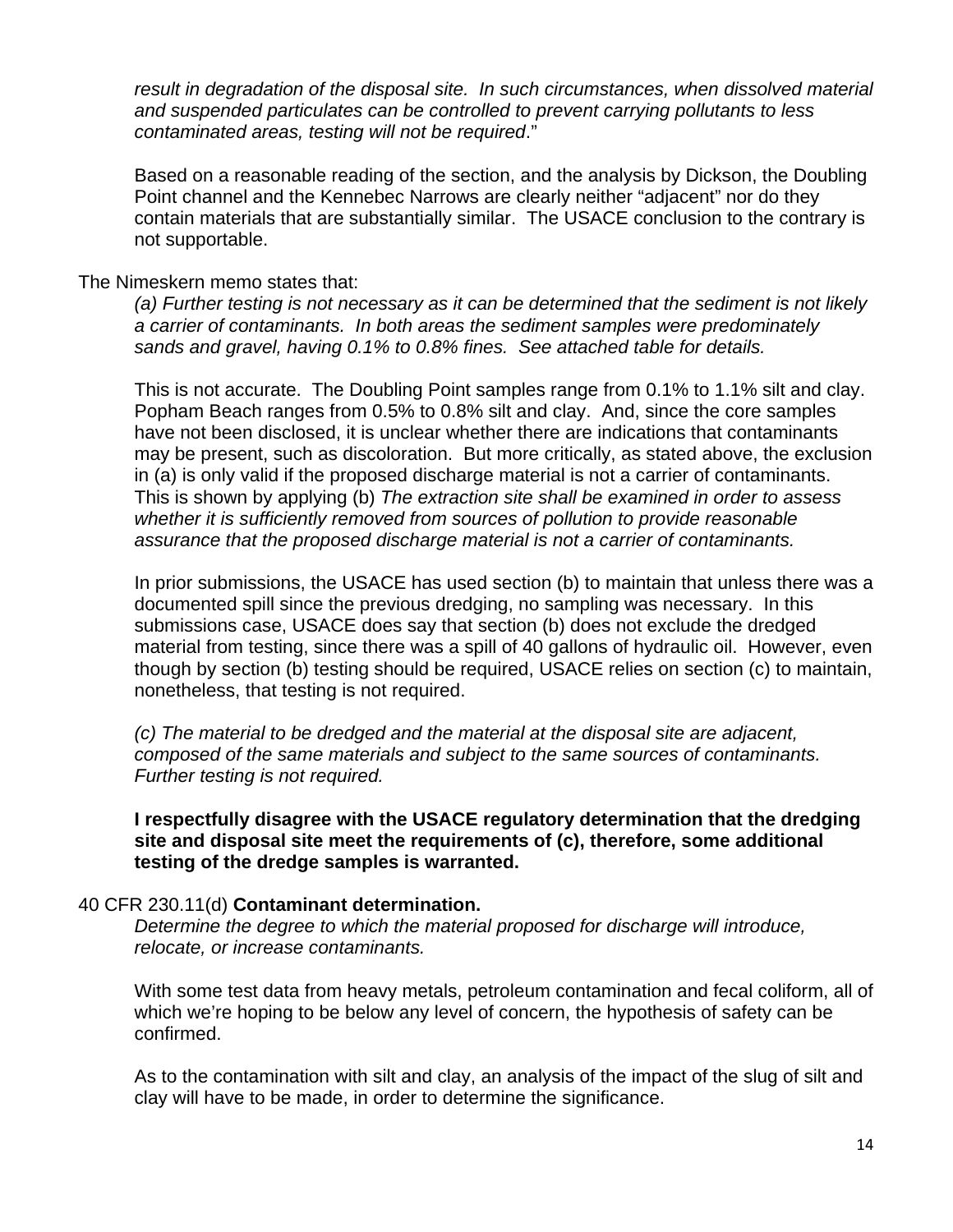Since, the draft EA did not include any chemical or bacteriological analysis of the samples, the EA has not provided critical chemical and bacteriological information to determine the nature and degree of effect that the proposed discharge will have individually and cumulatively.

**Conclusion: As a first step to using the Kennebec Narrows (N of Bluff Head) disposal site or the Jackknife Ledge disposal site, scientific work has to be done and the EA has to be updated to provide the required quantitative information on which to base a finding of no significant harm, least environmentally impactful, practicable, disposal option, and actions for minimizing adverse impacts.** 

Although these comments have focused on the regulatory requirements of 40 CFR 230, to document the type of work that must be done prior to determining whether an area can be approved for in-water dredging disposal, I'd like to conclude by providing a path forward.

**Encourage alternate solutions** to dredging in August such as use of a local pilot who knows the channels, or utilize a minimized dredging program, with an approved disposal option to allow the Spruance to transit safely.

In addition, the dredging and disposal in the Lower Kennebec River needs:

- 1. A transparent and detailed evaluation of the impacts of dredging and disposal especially focused on the impacts to aquatic life.
- 2. Adherence to the Clean Water Act (CWA) and the Maine Natural Resources Protection Act (NRPA) requiring that water quality standards not be violated when dredging is performed
- 3. The dredging should be done using best practices to reduce turbidity, siltation and redeposition of materials.
- 4. Alternate disposal methods: Dispose of the material upland in locations that would benefit from the material.
- 5. Avoid over-dredging: Doubling Point and Popham Beach are active areas that re-shoal rapidly, the data doesn't show it extends the overall time between dredges.
- 6. Improve the Environmental Assessment by the USACE to include the BIW dredging and disposal information, because that is part of the cumulative impacts.